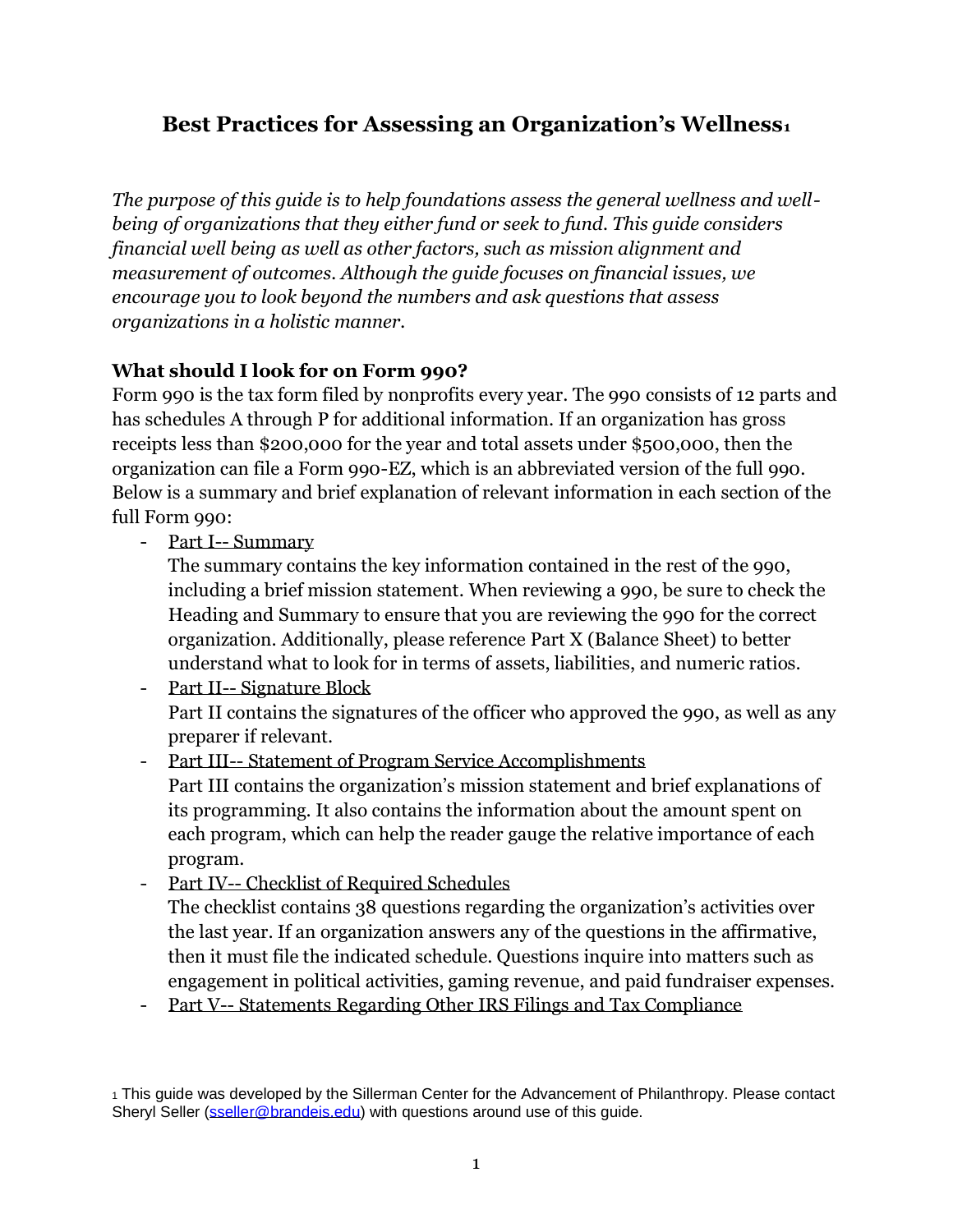Part V contains a list of 16 questions inquiring into other tax forms. While nonprofits are tax exempt, they may still be required to file tax forms relating to such things as employee wages.

- Part VI-- Governance, Management, and Disclosure Part VI contains questions regarding best practices for various internal policies around issues such as conflicts of interest, whistleblowers, document retention and destruction, executive compensation, and procedures for making documents public. The rationale behind these questions is that organizations following the best practices are more likely to be in compliance with IRS requirements.
- Part VII-- Compensation of Officers, Directors, Trustees, Key Employees, Highest Compensated Employees, and Independent Contractors In Part VII, the organization must list current officers, directors, trustees, key employees, the five highest paid employees, and some former officers and

employees. Part VII defines key employees<sub>2</sub> as those who are in the top 20 highest paid employees, received more than \$150,000 in compensation for the given year, and controlled 10% or more of the organization's assets. Independent contractors making more than \$100,000 are also listed. Part VII provides insight into an organization's payment structure and board of directors. The reader can compare executive and board compensation to similar situated nonprofits. The reader can also consider whether the board consists of a family vs. a broad public representation. To avoid mission drift, boards should consist of members who are committed to the nonprofits mission. Generally, board members should not be compensated. While some organizations reimburse board members for things like travel, it is unusual for board members to receive compensation.

Part VIII Statement of Revenue

Part VIII outlines the amount and types of revenue an organization received over the year. From Part VIII, you can determine the organization's fundraising efficiency by dividing the average fundraising expenses by average total contributions (average of Part IX line 25D/average of Part VIII line 1h). The ideal ratio will indicate that an organization is spending less to raise more. By looking at the sources of revenue, you can also determine the organization's diversity of revenue. Typically, no more than 40% of funds should come from one or two donors.

Part IX-- Statement of Functional Expenses

Part IX breaks down expenses between program services, management, general, and fundraising costs. By looking at expenses, you can see how much an organization spends on one facet of the organization versus another. Expense information provides insight into financial efficiency. First, you can analyze the

<sup>2</sup> For more about determining key employees, see [https://www.nonprofitaccountingbasics.org/form-990](https://www.nonprofitaccountingbasics.org/form-990-core-form/definition-key-employee) [core-form/definition-key-employee](https://www.nonprofitaccountingbasics.org/form-990-core-form/definition-key-employee)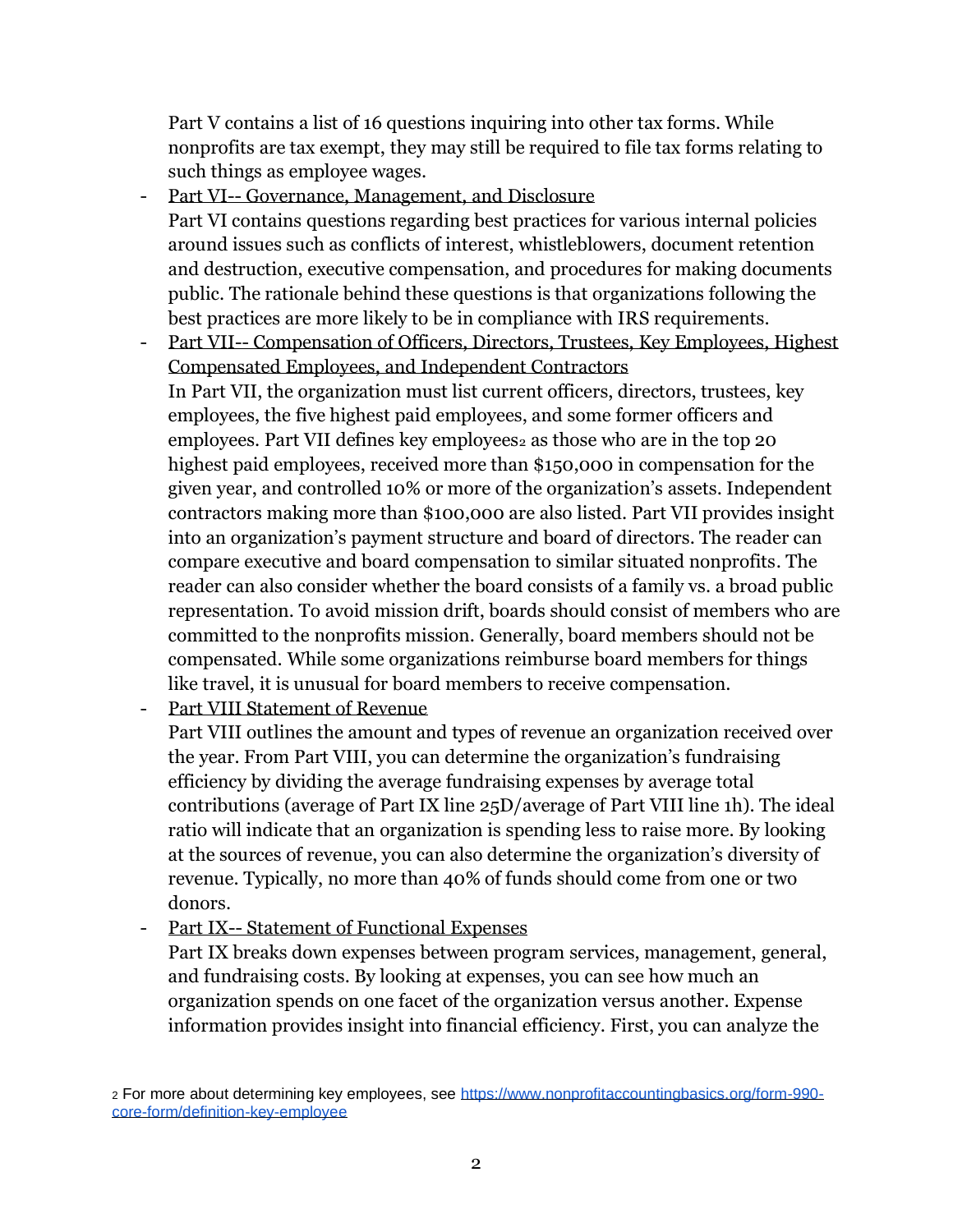organization's average performance expense percentage by dividing the average program expenses by average total expenses (Part IX line 25b/Part IX line 25a). This ratio shows how much of its budget an organization puts towards programming. The ideal is that an organization should be putting as much of its resources towards services and programming as it can, so a higher percentage is better. Second, to analyze administrative expenses, you can use a ratio of average administrative expense to average total expenses (Part IX line 25c/Part IX line 25a). There is no exact number to target, but typically administrative costs should look reasonable when compared total costs and programming costs. Third, you can calculate fundraising efficiency by dividing average fundraising expenses by average total expenses (Part IX line 25d/Part IX line 25a). Again, there is no perfect number here, but fundraising costs should look reasonable when compared to other expenses, as well as total amounts fundraised.

#### Part X-- Balance Sheet

The balance sheet contains information about the organization's assets and liabilities at the beginning and end of the fiscal year, which provide insight into financial sustainability and available resources. First, by looking at Part X column B line 27 compared to Part X column A line 27, you can tell whether the organization has experienced a surplus or deficit for the year. Generally, surpluses are a sign of financial wellness, while deficits are a sign of financial concern, but sometimes deficits are caused by circumstances like timing issues or a large purchase like new computers or office furniture. Second, sustainability can be measured by a liabilities to assets ratio, which is calculated by dividing total liabilities by total assets (Part X line 26/Part X line 16). Sustainable organizations will have fewer liabilities and greater assets, so lower ratios are better (ie. 1:2 is better than 1:1). By looking at types of resources, you can establish an organization's liquidity. Cash and unrestricted assets are more liquid. More liquid assets mean that an organization can generate cash faster, which allows it to better deal with unexpected circumstances or economic downturn. Typically, an organization should have at least 3 months of liquid resources, meaning that, if an organization received no funding, it would have enough resources to survive for 3 months. More than 6 months is ideal, while anything under 3 months is weak. Debt to asset ratios should also be low (between 1:1 and 1:2), meaning that an organization has enough resources to cover looming expenses.

- Part XI Reconciliation of Net Assets Part XI contains information regarding total revenue and assets including changes between the beginning and end of the year, and expenses/gains from investments.
- Part XII Financial Statements and Reporting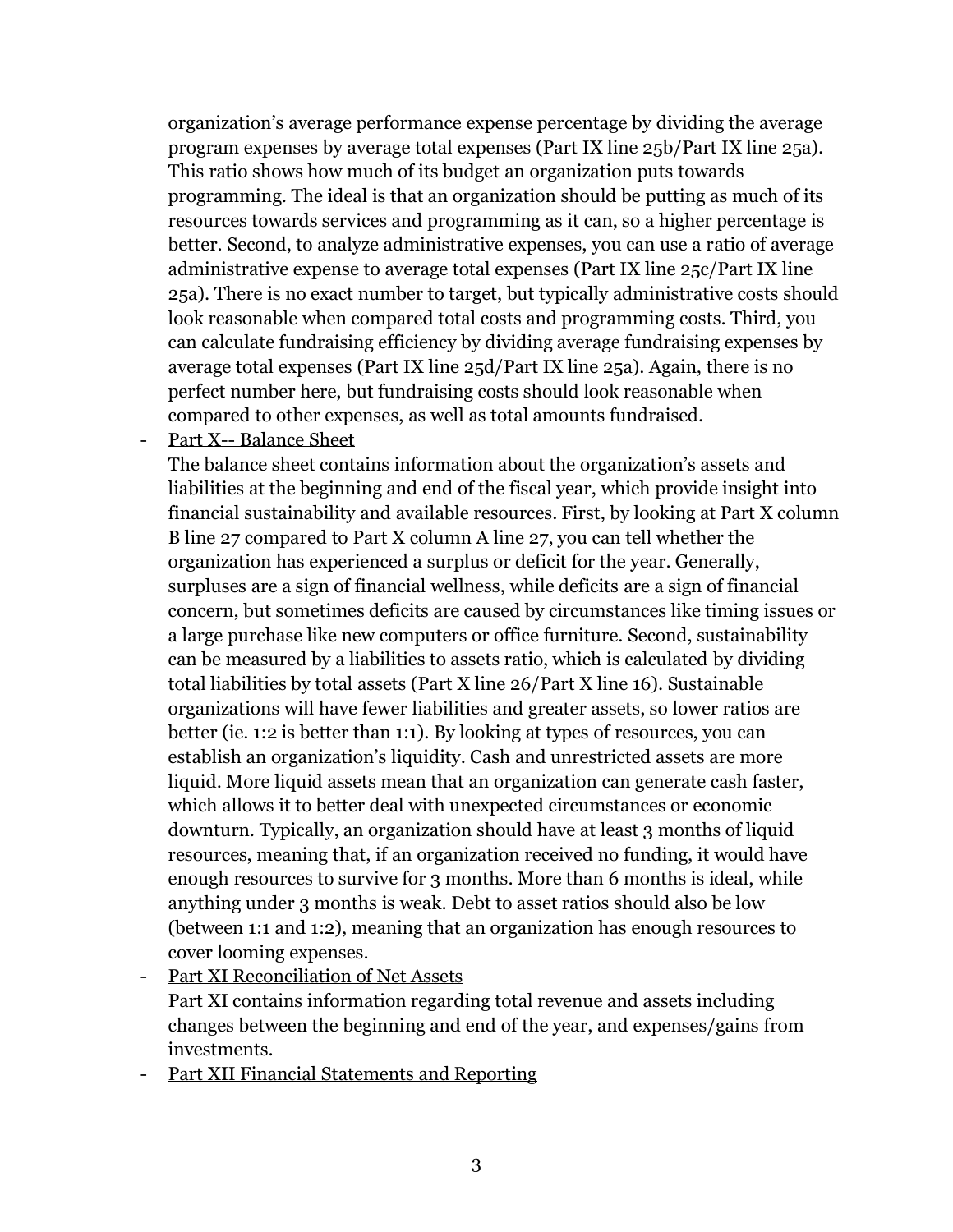Part XII contains information about the method of accounting used in the 990, as well as information about financial statements and auditing.

In sum, look for:

- Diverse revenue
- Reasonable expense to asset ratios
- Surpluses or deficits
- Unrestricted/liquid assets
- Clearly articulated mission statement

## **What are some things you should consider besides the Form 990?**

- 1. Monitoring and planning processes
	- Consistent, accurate, and timely filed financial reports are a sign of reliable monitoring and planning processes. Additionally, financial reports should be audited by a qualified professional. If the financial statement contains any notes disclaiming, qualifying, or issuing an adverse opinion, it should raise a red flag that the statements may not be reliable.
- 2. Board and finance policies

The most responsive and effective boards will include members of the community that the organization seeks to serve. When nonprofits adhere to strict corporate hierarchical structures, community members are less likely to support, and perhaps benefit from, the organization, and the board is more likely to arrive at tone deaf conclusions. To have the greatest impact, a nonprofit should include democratic principles into its decision making. Turning to finances, an organization should have policies in place to establish how major financial decisions will be made to ensure consistency. Additionally, board members should be aware of their responsibilities regarding finance as well as the necessary commitment to the organization's mission.

3. Don't get too caught up in purely financials While funders typically expect nonprofits to run with a low overhead costs, an overemphasis on low overhead can be damaging to a nonprofit in the long term. When forced to operate on a low overhead budget, organizations must cut corners relating to things like infrastructure, equipment upkeep, and IT.

## **How should I treat and evaluate new, smaller nonprofits versus large, established nonprofits?**

Nonprofits have different stages of development, which are often broken down into 7 phases as a part of the "nonprofit lifecycle." The stages consist of: grass-roots, start-up, growth, maturity, decline, turnaround, and terminal.

*Grass-roots Phase*: At the grass-roots phase, a nonprofit is still being fully fleshed out. It likely lacks formal structure and resembles more of an idea than an organization.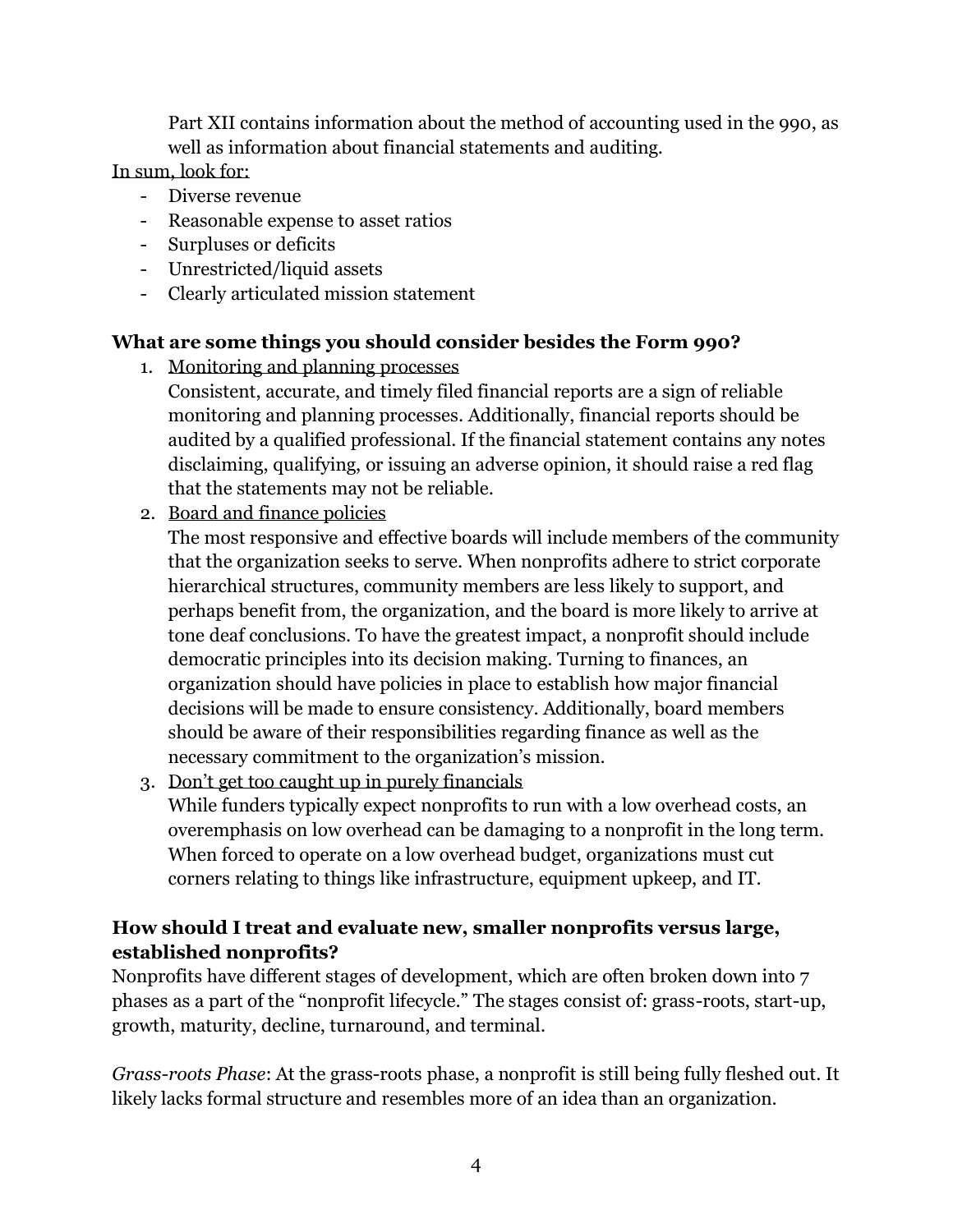*Start-up Phase*: Upon entering the start-up phase, an organization becomes incorporated and operates with limited funding. The board usually consists of hands-on friends and mentors, and there is limited structure both in terms of staff roles and programs because everything is still experimental. To progress past this phase, a nonprofit needs support to develop things like a business plan, a strategic plan, job descriptions, fundraising, and a transition from a working board to a governing board. Donors will not be able to rely heavily on finances as a tool of evaluation because nonprofits in the start-up phase typically have a small budget and lack formal accounting capabilities. Instead, funders will have to focus on other aspects of the organization such as mission alignment.

*Growth Phase*: Once a nonprofit has experienced success in the start up phase, it reaches the growth stage. Here, the focus is on perfecting programs in order to standardize them and improve their ability to meet community needs. There is also a focus on formalizing structures and processes because the endeavor has reached the size where no single person can know everything. Frequently, the organization is still underfunded and has unpredictable funding resources. To become mature, the nonprofit should draft a strategic plan focused on systems, development, capacity, and governance. The best ways to support a nonprofit in the growth stage are larger, multiyear grants to help combat cash flow problems. Capacity-building grants and program grants and development are also particularly helpful in this phase.

*Maturity Phase*: Once a nonprofit reaches maturity, it has established a reputation with the community it serves, as well as solid organizational structures. At this phase, operations should be led by an executive director and a governing board of directors and executed by a larger, more diverse and specialized staff. The strategic plan should reflect programs, which should now be outcome-based. Funding should now be stable and diversified. Here, the nonprofit needs support through upgrades for current policies and procedures like new software or development systems. The nonprofit should also focus on a strategic plan for management and strengthening programs, as well as options to change things up to avoid stagnancy.

*Decline Phase*: After a nonprofit has reached maturity, it can sometimes fall into a decline period where processes have stagnated and the nonprofit is too distant from the community and changing needs. Typically, this phase is characterized by inaction or complacency among leadership and silencing of new ideas or suggestions. At this point, the organization needs assistance with doing an assessment of the operation as well as developing a plan to fix or change things that are no longer working effectively.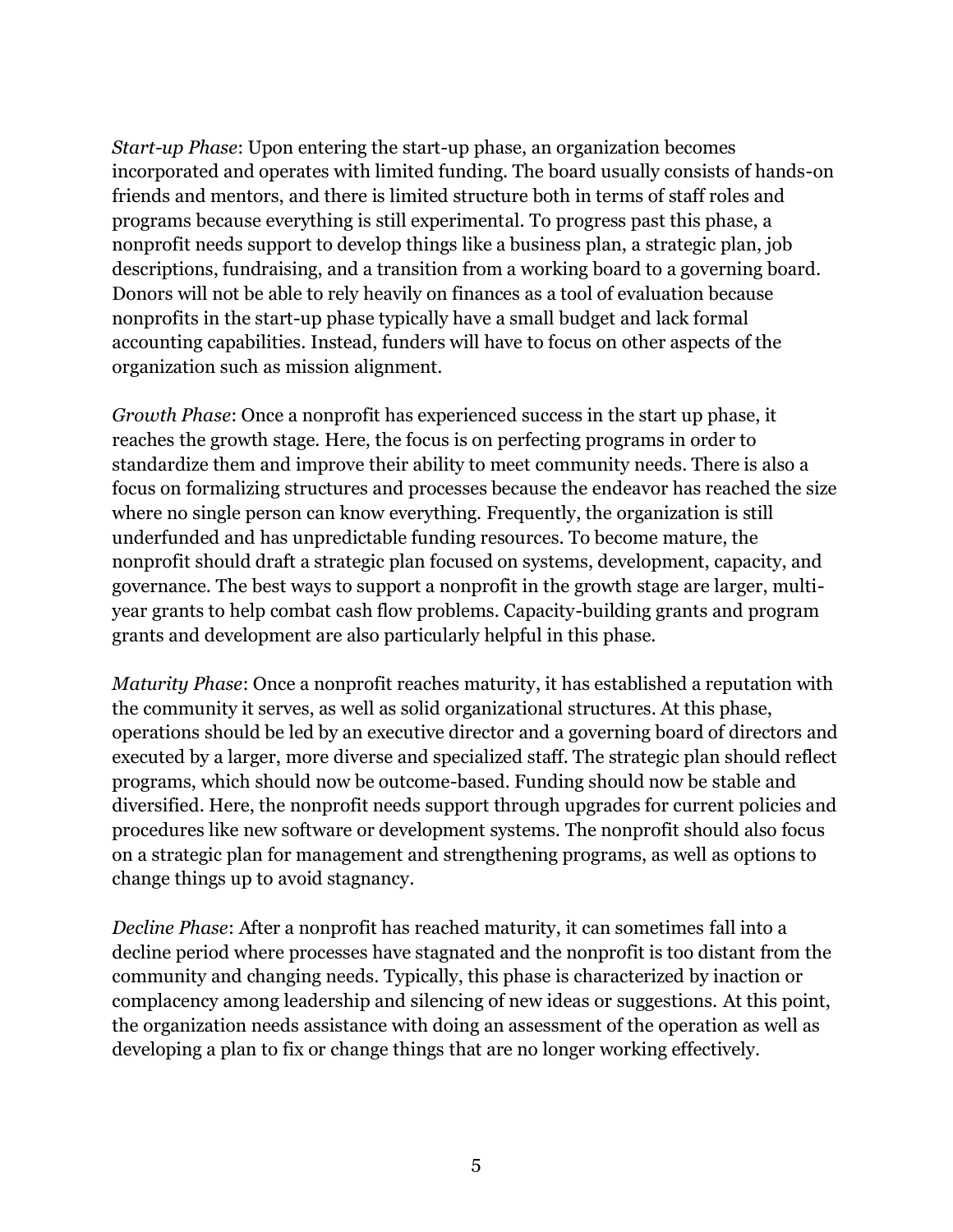*Turnaround Phase or Terminal Period*: From here, a nonprofit will either enter a turnaround period, where the nonprofit successfully regains commitment to its mission and community to bring it back to the growth stage, or a terminal period where the nonprofit eventually comes to an end. An organization entering turnaround will likely be led by a strong and committed director and board. It will reconfigure programs to best fit current community needs, cut budgets where necessary, and simplify processes. If an organization becomes terminal, it means it was unable to turn around and will eventually dissolve.

#### **How much and for how long should I fund different types of organizations?<sup>3</sup>**

The appropriate amount and duration of funding for a grantee depends on a variety of factors, but most notably hinges on organizational maturity and mission alignment. As discussed above, nonprofits typically experience seven stages of growth. As a start up, a nonprofit usually has a smaller budget, and grant amounts will likely be lower. Because of a lack of accounting capabilities and financial records, the foundation should consider how well the nonprofit's mission and programs line up with the foundation's own mission and values. As a nonprofit enters the growth stage, needs shift towards capacity building. In order to reach maturity, the nonprofit must establish strong processes, systems, and staff. Grants for capacity building and seed funding for programs and operations can aid in this process.

Once mature, a foundation should consider whether the organization is a good candidate for multi-year general operating support, which usually consists of larger, unrestricted grants over the span of several years. General operating support grants allow nonprofit leaders to keep the lights on and direct funds to where they are most needed. The TCC Group lists critical factors for deciding whether an organization is ready for general operating support, which include a clear vision, organizational credibility, an engaged board of directors, adaptive capacities, strong financial management, clear staff roles, technical capacity, commitment to an issue, and an open and honest "learning culture."

Providing unrestricted funding also requires trust and a strong mission alignment. If the nonprofit's mission does not fully align with the foundation's mission, but one of its programs does, the foundation may want to consider giving program support rather than general support. The foundation also has to consider whether it wants to make a long term commitment to building up an organization. If the foundation is only interested in the short term, then program support may be a better option.

<sup>3</sup> For a helpful decisionmaking flowchart, see Appendix D on page 12 of the TCC Group's ["Capturing](https://www.tccgrp.com/wp-content/uploads/2018/09/Capturing-General-Operating-Support-Effectiveness_An-Evaluation-Framework-for-Funders-and-Evaluators.pdf)  [General Operating Support: An Evaluation Framework for Funders and Evaluators.](https://www.tccgrp.com/wp-content/uploads/2018/09/Capturing-General-Operating-Support-Effectiveness_An-Evaluation-Framework-for-Funders-and-Evaluators.pdf)"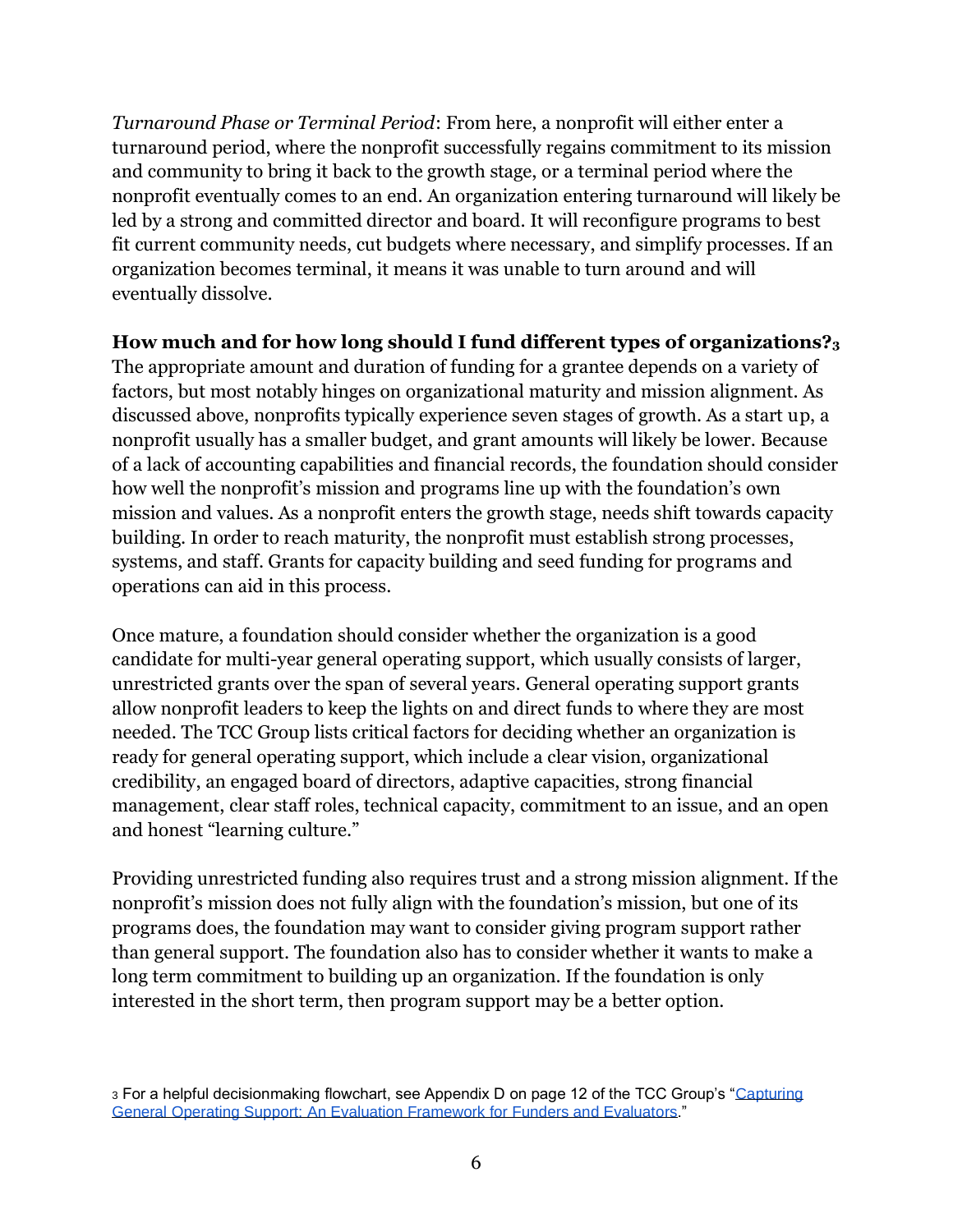#### **How do I measure outcomes?**

Measuring the success of an organization's programs can be a good gauge of an organization's efficiency and commitment to mission. This is especially true in the case of new or small nonprofits, which may not generate enough revenue to file a full Form 990. When seeking information about outcomes, dialogue with the grantee should be centered around outcomes. Funders should know which outcomes they want to track, and should seek to collaborate with grantees, other funders, and community leaders operating in the same ecosystem to increase outcomes tracking in the ecosystem.

In measuring outcomes, funders should avoid putting an excess burden on grantees. If evaluations are not conducted properly, they can detract from a nonprofit's already restricted time and money. Funders should approach evaluation collaboratively. Rather than asking for one large report at the end, funders can ensure the nonprofit is maintaining course and step in to help as needed by conducting check ups throughout the grant period even through a brief phone conversation.

If providing general operating support, the TCC Group highlights metrics to hone in on including program effectiveness, organizational development, funder mission achievement, and system strengthening. When evaluating program effectiveness, it is important to focus on how the nonprofit has furthered its mission. Some indicators for positive program development are higher program quality, new programs, lower program costs, or programs with higher capacity. Outcomes related to organizational development are leadership and capacity related. Some indicators of improved organizational development include better strategic partnerships, longer term planning, financial stability, and staffing effectiveness and longevity. Accomplishment of funder goals should be based on how the nonprofit utilized the funds in line with the funder's mission. Indicators for improved funder mission achievement include deeper relationships with grantees and improved effectiveness and trust with grantees. Lastly, funders should consider the impact on the entire ecosystem that the funder and organization are operating within. Indicators of a positive impact at the ecosystem level include improved adaptability and responsiveness, increased field capacity, and strengthened connections within the ecosystem.

### **How do I assess whether an organization has mission alignment or if it is experiencing mission drift?**

Mission drift occurs when a nonprofit organization loses sight of its original goals and values and instead aligns its programs and decisions based upon where they can find grant dollars. Some indicators of mission drift include high staff and board turnover, disinterested leaders, stagnant and decreasing numbers, and seeking publicity rather than impact. A mission statement embodies an organization's purpose, philosophy, and values. It should be the driving force behind all programs and decisions. When other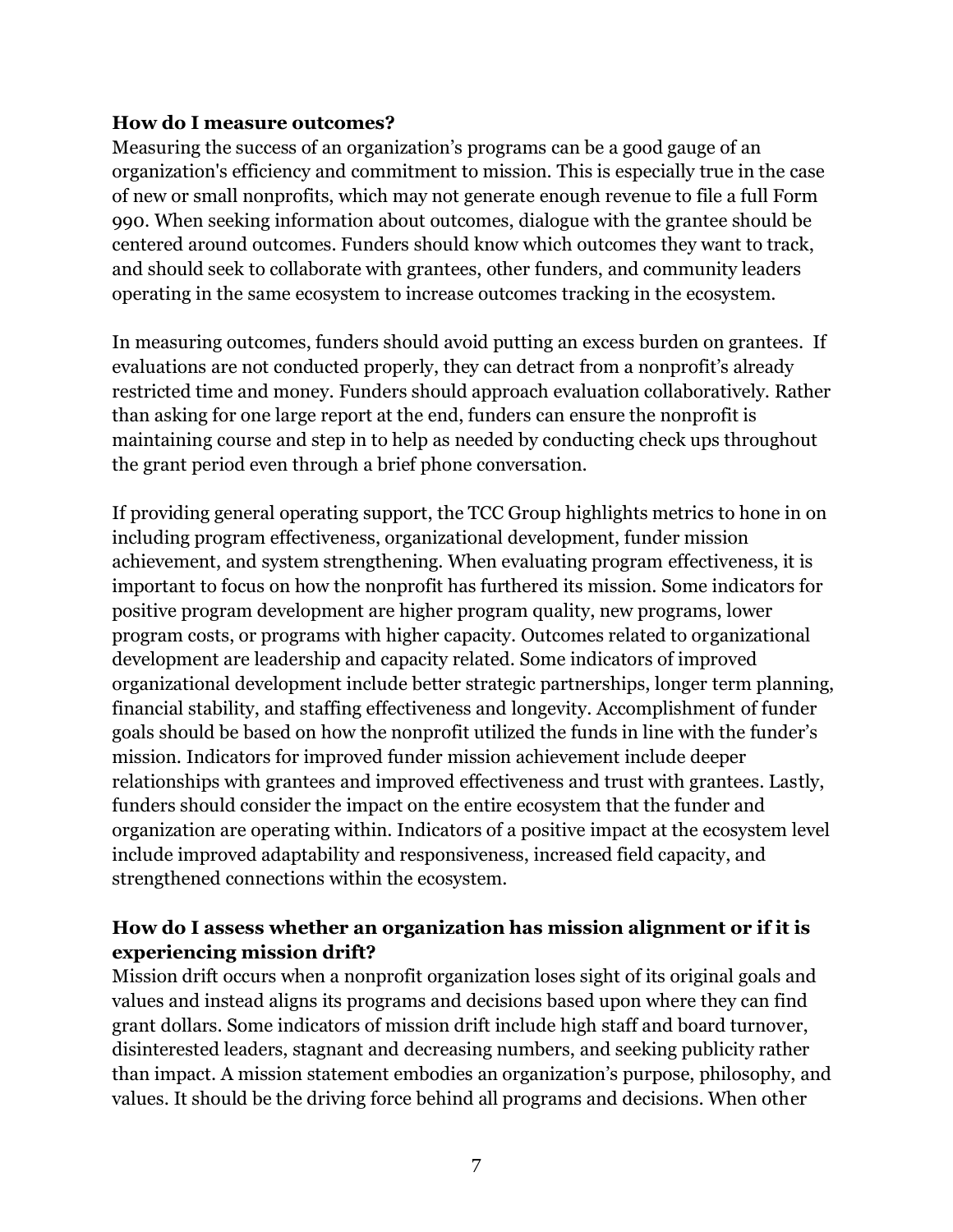factors, whether it be particular staff or a grant, become more influential than the mission, the organization can lose sight of its purpose.

#### **Sources:**

"2019 Instructions for Form 990-EZ." *Department of the Treasury, Internal Revenue Service*, 2019.<https://www.irs.gov/pub/irs-pdf/i990ez.pdf>

"2019 Form 990." *Internal Revenue Service*, 2019. <https://www.irs.gov/pub/irs-pdf/f990.pdf>

Abate, Stacey. "Mission Drift." *CharityChannel, LLC*., 2006. <https://charitychannel.com/mission-drift/>

"Assessing an Organization's Financial Health: A Step by Step Guide to Decode the Numbers." *Skoll Foundation*, 2018[. http://skoll.org/wp-content/uploads/2018/03/Decoding-the-](http://skoll.org/wp-content/uploads/2018/03/Decoding-the-Numbers-How-Skoll-Assesses-an-Orgs-Financial-Health.3.21.18.pdf)[Numbers-How-Skoll-Assesses-an-Orgs-Financial-Health.3.21.18.pdf](http://skoll.org/wp-content/uploads/2018/03/Decoding-the-Numbers-How-Skoll-Assesses-an-Orgs-Financial-Health.3.21.18.pdf)

Bartczak, Lori. "Supporting Nonprofit Capacity: Three Principles for Grantmakers." Grantmakers for Effective Organizations. Published by *Nonprofit Quarterly (Reprint)*, 2013. [https://www.geofunders.org/resources/what-are-three-principles-for-supporting-nonprofit](https://www.geofunders.org/resources/what-are-three-principles-for-supporting-nonprofit-capacity-776)[capacity-776](https://www.geofunders.org/resources/what-are-three-principles-for-supporting-nonprofit-capacity-776)

"Building Organizations Operating Strength Together: Rose Community Foundation's Three-Year Capacity-Building Initiative." *Rose Community Foundation*, 2016. <https://nonprofitlifecycles.com/wp-content/uploads/2016/04/BOOST-report.pdf>

"Can Board Members be Paid?" *National Council of Nonprofits*. <https://www.councilofnonprofits.org/tools-resources/can-board-members-be-paid>

Castillo, Elizabeth A. "Voices from the Field: Vital Signs - Catalyzing Community Well-Being Indicators." *Nonprofit Quarterly*, 2018. [https://nonprofitquarterly.org/vital-signs-community](https://nonprofitquarterly.org/vital-signs-community-wellbeing/)[wellbeing/](https://nonprofitquarterly.org/vital-signs-community-wellbeing/)

DiSabato, Michelle. "Embracing the Point of Impact Together: Outcome Measurement Tips for Funders and Nonprofits." *sgEngage*, 2017. [https://npengage.com/outcomes-impact/outcomes](https://npengage.com/outcomes-impact/outcomes-measurement-tips/)[measurement-tips/](https://npengage.com/outcomes-impact/outcomes-measurement-tips/)

Freiworth, Judy. "Community-Engagement Governance: Systems-Wide Governance in Action." *Nonprofit Quarterly*, 2011. [https://nonprofitquarterly.org/community-engagement](https://nonprofitquarterly.org/community-engagement-governance-systems-wide-governance-in-action/)[governance-systems-wide-governance-in-action/](https://nonprofitquarterly.org/community-engagement-governance-systems-wide-governance-in-action/)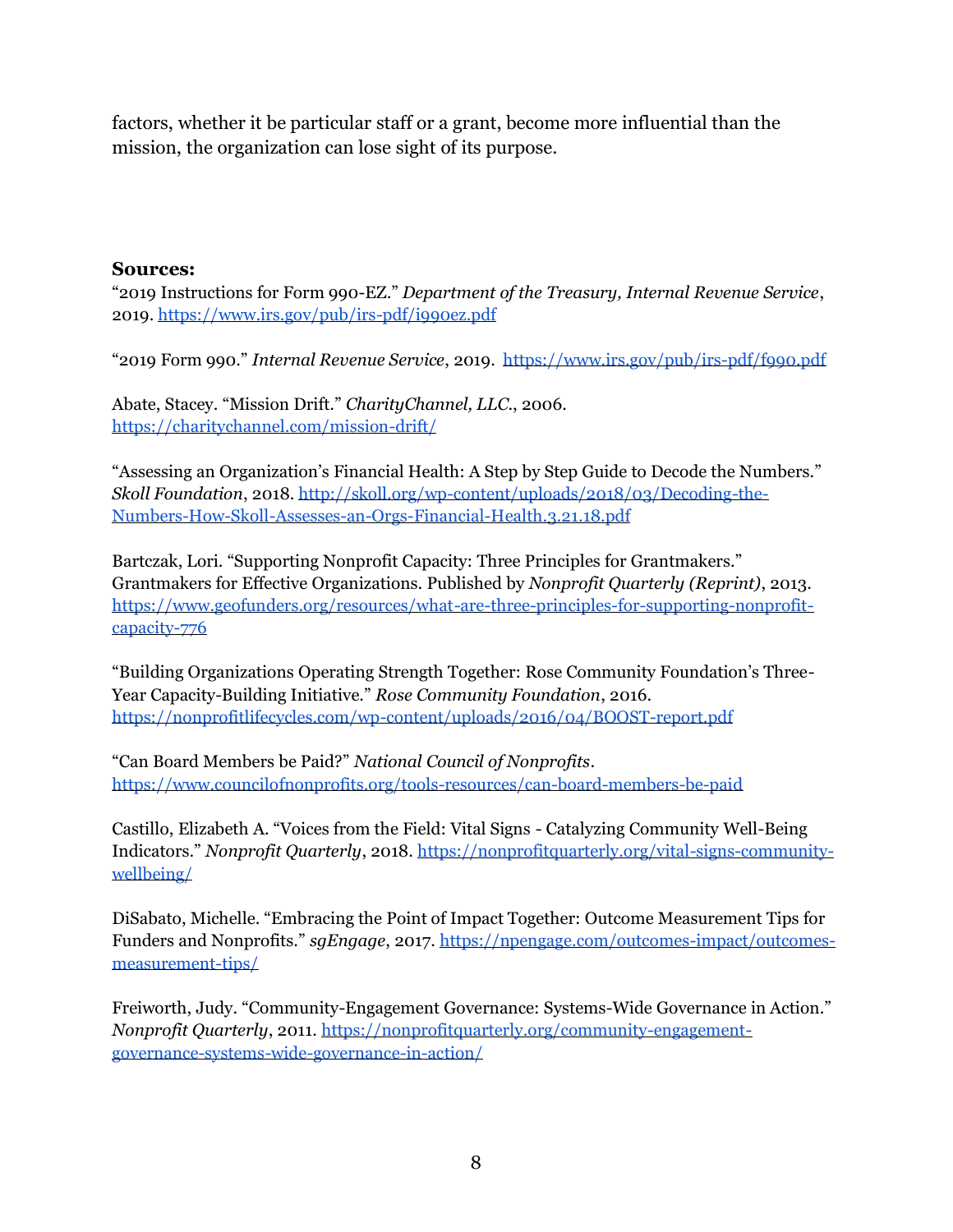Gregory, Ann Goggins and Don Howard. "Don't Compromise 'Good Overhead' Even in Tough Times." *The Bridgespan Group*, 2008[. https://www.bridgespan.org/getdoc/47a085fe-e68f-](https://www.bridgespan.org/getdoc/47a085fe-e68f-4d0b-9947-d060da2edfd4/don-t-compromise-good-overhead-(even-in-tough-time)[4d0b-9947-d060da2edfd4/don-t-compromise-good-overhead-\(even-in-tough-time](https://www.bridgespan.org/getdoc/47a085fe-e68f-4d0b-9947-d060da2edfd4/don-t-compromise-good-overhead-(even-in-tough-time)

"Highlights of IRS Form 990." *Candid* (Guidestar), 2020. [https://learn.guidestar.org/hubfs/CANDID/Illustrations/Highlights%20of%20IRS%20Form%](https://learn.guidestar.org/hubfs/CANDID/Illustrations/Highlights%20of%20IRS%20Form%20990.pdf?hsCtaTracking=8b9baa62-4901-4c92-a3f6-c43bd7941fbd%7Ceaf9ce4c-6f42-4fd1-90fd-7583cfbd857a) [20990.pdf?hsCtaTracking=8b9baa62-4901-4c92-a3f6-c43bd7941fbd%7Ceaf9ce4c-6f42-4fd1-](https://learn.guidestar.org/hubfs/CANDID/Illustrations/Highlights%20of%20IRS%20Form%20990.pdf?hsCtaTracking=8b9baa62-4901-4c92-a3f6-c43bd7941fbd%7Ceaf9ce4c-6f42-4fd1-90fd-7583cfbd857a) [90fd-7583cfbd857a](https://learn.guidestar.org/hubfs/CANDID/Illustrations/Highlights%20of%20IRS%20Form%20990.pdf?hsCtaTracking=8b9baa62-4901-4c92-a3f6-c43bd7941fbd%7Ceaf9ce4c-6f42-4fd1-90fd-7583cfbd857a)

"How Can We Be More Supportive of Nonprofit Financial Sustainability?" *Grantmakers for Effective Organizations*, 2014[. https://www.geofunders.org/resources/how-can-we-be-more](https://www.geofunders.org/resources/how-can-we-be-more-supportive-of-nonprofit-financial-sustainability-662)[supportive-of-nonprofit-financial-sustainability-662](https://www.geofunders.org/resources/how-can-we-be-more-supportive-of-nonprofit-financial-sustainability-662)

"How Can We Evaluate the Impact of Our General Operating Support Grants?" *Grantmakers for Effective Organizations*, 2014[. https://www.geofunders.org/resources/how-can-we](https://www.geofunders.org/resources/how-can-we-evaluate-the-impact-of-our-general-operating-support-grants-631)[evaluate-the-impact-of-our-general-operating-support-grants-631](https://www.geofunders.org/resources/how-can-we-evaluate-the-impact-of-our-general-operating-support-grants-631)

"How Do We Know If a Grantee is a Good Candidate for General Operating Support?" *Grantmakers for Effective Organizations*, 2014. [https://www.geofunders.org/resources/how](https://www.geofunders.org/resources/how-do-we-know-if-a-grantee-is-a-good-candidate-for-general-operating-support-652)[do-we-know-if-a-grantee-is-a-good-candidate-for-general-operating-support-652](https://www.geofunders.org/resources/how-do-we-know-if-a-grantee-is-a-good-candidate-for-general-operating-support-652)

"How Do We Rate Charities' Financial Health." Charity Navigator, 2016. <https://www.charitynavigator.org/index.cfm?bay=content.view&cpid=35>

"How to Recognize and Deal with Mission Drift." *Richard Male and Associates*. <http://richardmale.com/how-to-recognize-and-deal-with-mission-drift/>

Kelley, Kathy and Tommy Pearce. "The Nonprofit Lifecycle: A Model for Making Smart Decisions." *Georgia Center for Nonprofits*, 2020. [https://www.gcn.org/articles/The-nonprofit](https://www.gcn.org/articles/The-nonprofit-lifecycle-A-model-for-making-smart-decisions)[lifecycle-A-model-for-making-smart-decisions](https://www.gcn.org/articles/The-nonprofit-lifecycle-A-model-for-making-smart-decisions)

"Mission Statement." *BoardSource*, 2016[. https://boardsource.org/resources/mission](https://boardsource.org/resources/mission-statement-2/)[statement-2/](https://boardsource.org/resources/mission-statement-2/)

"Nonprofit Organizational Life Cycle." *Speakman Management Consulting*. <https://www.501commons.org/engage/volunteer-resources/info/nonprofit-life-cycle>

O'Malley, Patricia A. "Definition of Key Employee." *Nonprofit Account Basics*, 2009. <https://www.nonprofitaccountingbasics.org/form-990-core-form/definition-key-employee>

Preston, Caroline. "Who's Behind the Evaluation Curtain." *The Chronicle of Philanthropy*, 2012. <https://www.philanthropy.com/article/Foundations-Struggle-to-Get/156771>

Raynor, Jaren and Deepti Sood. "Capturing General Operating Support Effectiveness: An Evaluation Framework for Funders and Evaluators." *TCC Group*, 2018.